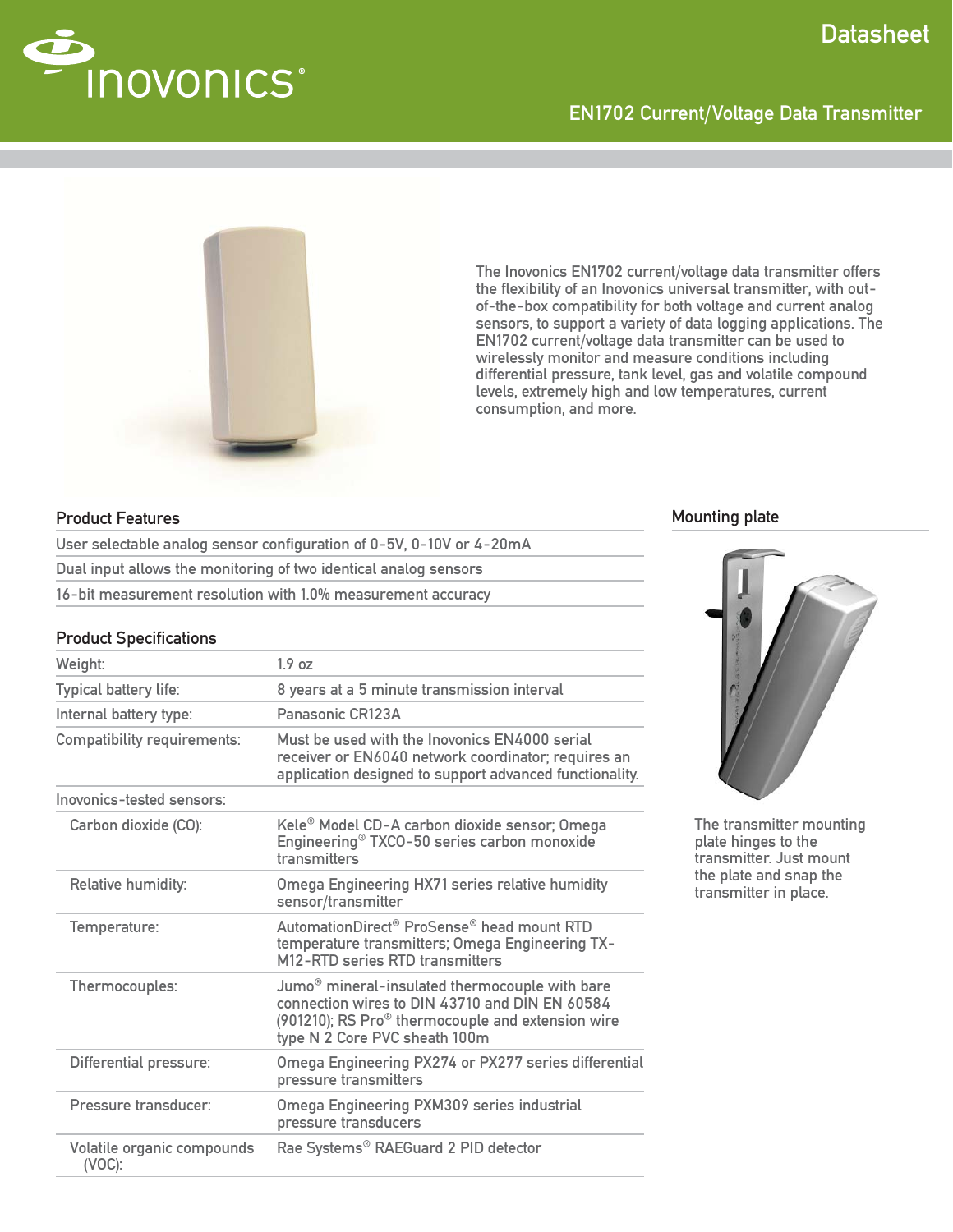# **Product Specifications**

| $-4$ to $140^{\circ}$ F                        |
|------------------------------------------------|
| Up to 90% (non-condensing)                     |
| North America, Australia, New Zealand          |
| 902-928 MHz, frequency hopping spread spectrum |
| 5 minutes                                      |
| FCC, RoHS                                      |
|                                                |

# Inputs



 $\overline{9}$ "

.555"

D .15"

0-10V or 0-5V, terminal one shown

4-20mA, terminal two shown

## **Dimensions**